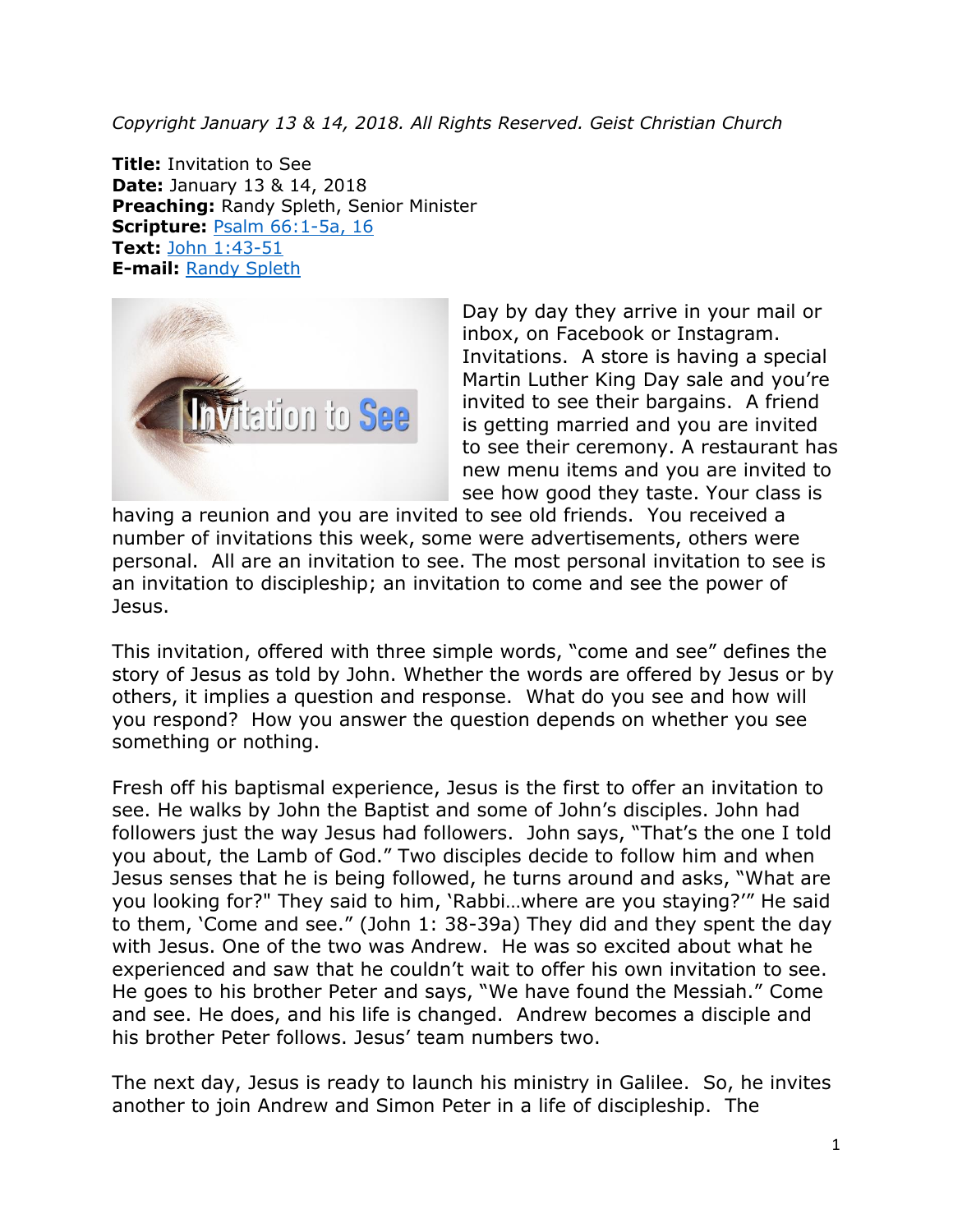invitation is more straight forward. To Philip he simply says, "Follow me." Why not "come and see?" Perhaps it is because Philip had already heard that invitation. Some think that he was the other disciple with Andrew who spent the previous day with Jesus.

That makes sense because clearly he is all in, so excited about Jesus that he doesn't even say yes. He just rushes off to find his best friend and offer him an invitation to see. Philip says to Nathanael "We have found him about whom Moses in the law and also the prophets wrote, Jesus son of Joseph from Nazareth." (John 1:44) Philip couldn't wait to tell his friend the good news.

Isn't this what we do? When you have good news, you share it with your friends. If you get a new job or find out you are pregnant, you tell your friends. When your kids get picked for the team, when your spouse wins an award, when you publish a book, or sign the biggest contract in your lifetime, you share good news with friends. We even do it when we see a great movie or try a new restaurant. "I've got to tell you about this new steak house we ate at." This is who we are and what we do. You want your friends to know. It is a natural thing to do.

For some reasons, when the news is spiritual, things get a little weird. When the good news is the love of God in Christ Jesus, too often we become a little uncomfortable or tentative or even apologetic about sharing good news. It's odd. We never say to a friend, "I know this is awkward and I don't want to pressure you or anything and you may already know this but…..there is this great new restaurant that you might want to try. I don't want to be presumptuous or step over a line. You may not even believe in restaurants. That's okay, too. But I just thought maybe you might, I don't know, like to try this restaurant. $1$ 

There is none of that with Philip. He simply shares his good news with his friend, believing that his friend will be glad to hear about it. Sharing good news is ultimately an expression of love for a friend. You want them to know what you know and for Philip it was a simple as saying, "I want you to discover what I discovered." "Come and see."

What happens next is famous. People who don't even know the Bible know Nathanael's response. When the excited Philip tells his friend that he has found the Messiah promised in scripture, Jesus of Nazareth, "Nathanael said to him, "Can anything good come out of Nazareth?" (John 1:46) How would you respond to that? How would you feel if your friend came back with a smart aleck remark about something you were so excited about?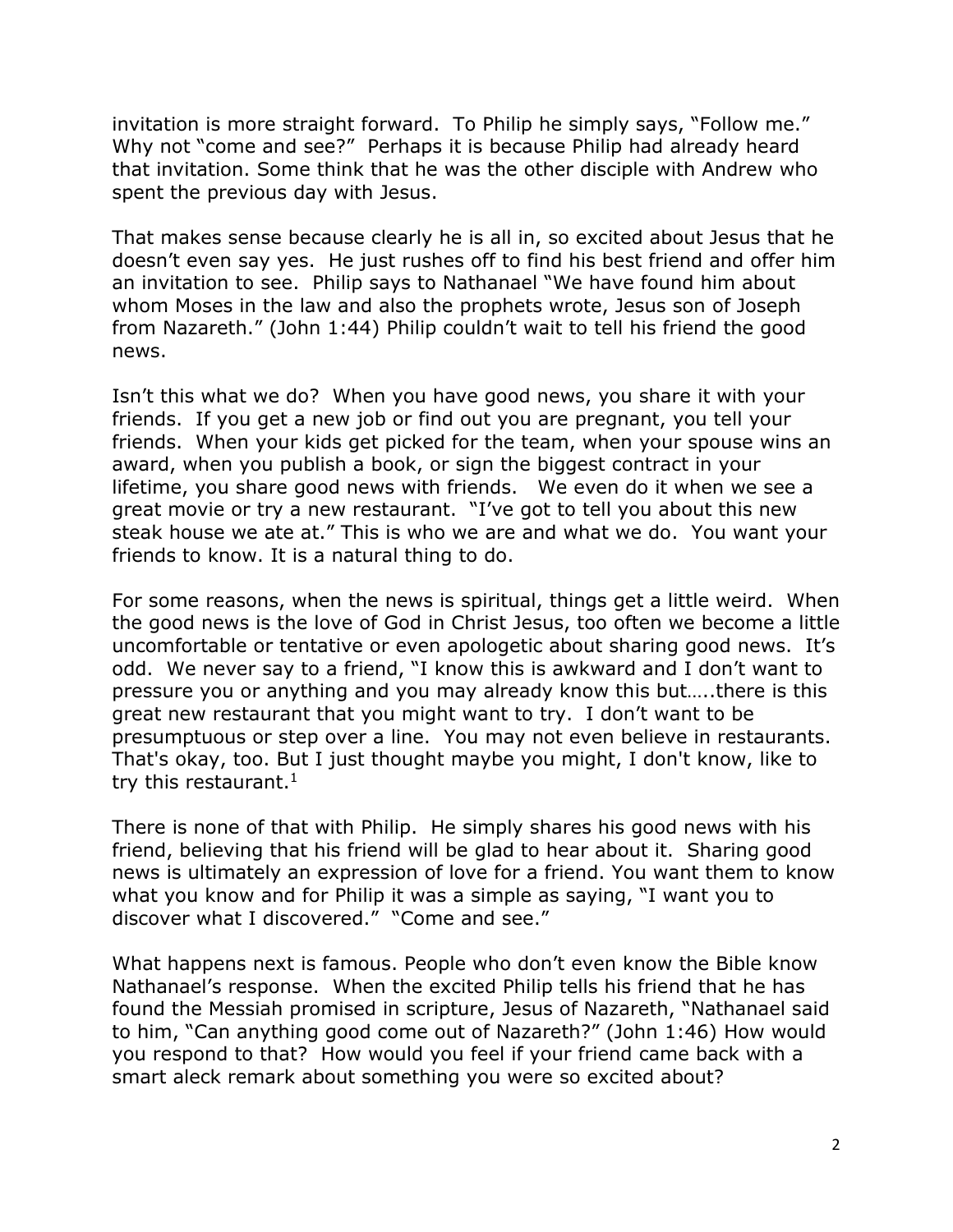I think Philip's reaction is remarkable. If Nathanael was his best friend, he likely knew that Nathanael would scoff, or make fun of him, or ignore him all together, or even worse, make a racist slur. He probably knew that is the kind of person Nathan is. But he goes and tells him anyway. I think that's kind of cool. Like this news was too good not to share, especially with such a good friend.

And I think what's even cooler is Philip's reaction to Nathanael's dismissive remark. He doesn't retort something back, as I think I might. Or get defensive, as I know I would. Or walk away hurt or angry, vowing never to share anything with Nathanael again. No, he doesn't do any of these things. Instead, he just takes it in stride and answers, "Come and see." He offers the same invitation to see that Jesus offered the day before. "Come and see."

Take note here -- this is about an invitation to see. It's not about cramming your faith down someone else's throat. Nowhere in the Bible does it tell us to say, "Have you given your life to Christ?" Or, worse: "Do you know where you will spend eternity?" Or, maybe rock bottom: "God loves you and wants a relationship with you...but if you turn away God will send you to hell." Rather, the simple words of and invitation to see. Such simple, open, and inviting words that sum up not only the heart of the Gospel of John but the whole Christian life. "Come and see."<sup>2</sup>

And the words work. Come and see works. The invitation to see offered by Philip to his negative, skeptic, nothing good can come for that type of friend, decides to go and see. When he meets Jesus, suddenly he is transformed from a nothing good to a something can person and Nathanael becomes the fourth disciple of Jesus.

Two disciples invite two others to come and see. John wants us to know that the way the Jesus movement began and grew was by extending an invitation to see to family and friends. These invitations were extended, over and over again over the next three years of Jesus life and then continued after his resurrection. On Pentecost, Peter extends the invitation and the church is launched and we are told, as they said, "Come and see," "day by day the Lord added to their number those who were being saved." (Acts 2: 47)

Rodney Starke is a professor at the University of Washington and has written are book titled *The Rise of Christianity* published by the Princeton University Press. It's respected scholarship. He estimates that by 40 AD, there were approximately 1,000 in the Roman Empire, a number that we might consider conservative since Acts says that 3,000 were converted on the day of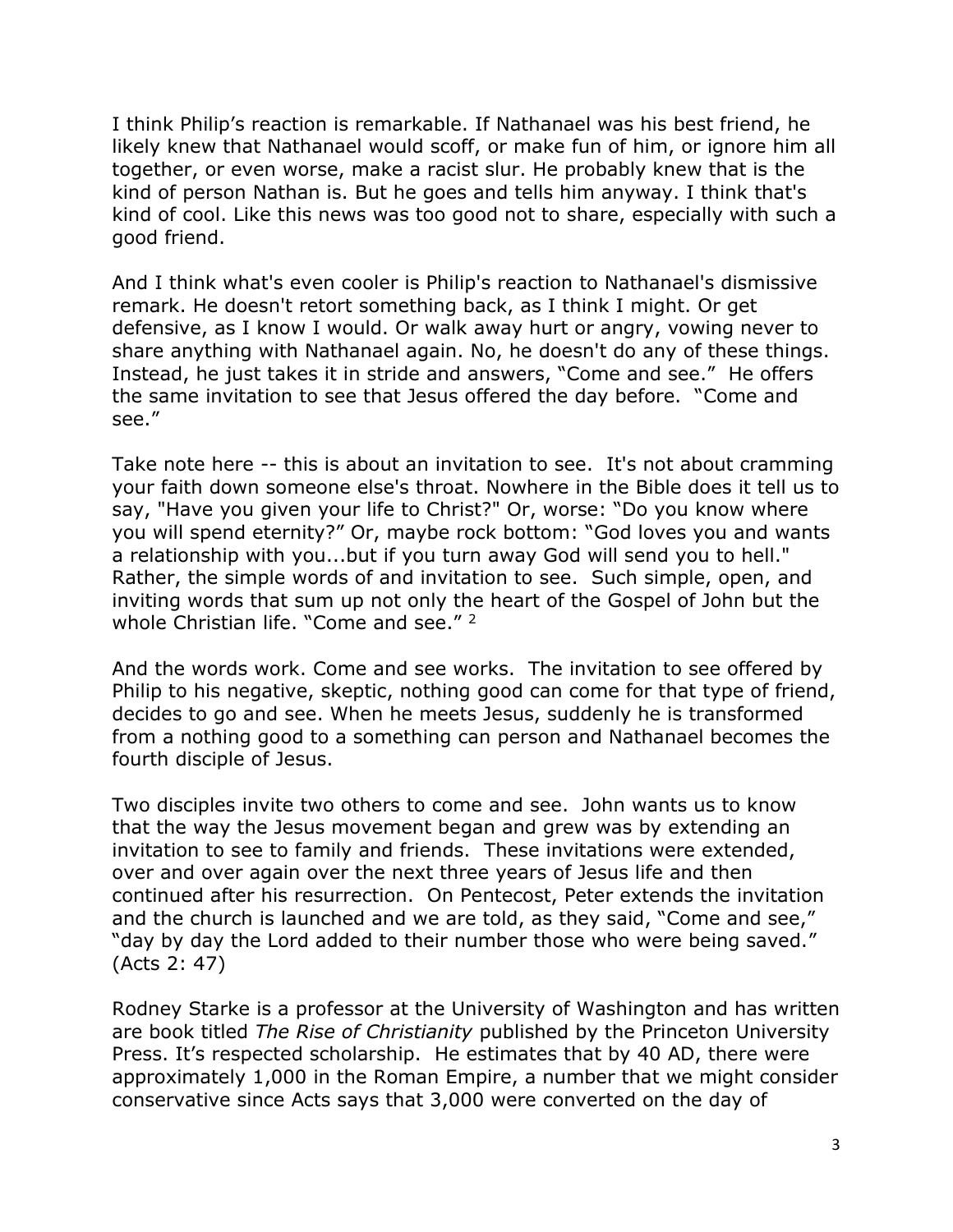Pentecost. He's done his research using outside sources. If we allow that his number is close, that represents 17/1000<sup>th</sup> of 1% of the Roman Empire, hardly enough to notice. By the end of the  $1<sup>st</sup>$  century, they were up to 7500 believers or about 7/10 of one percent.

The math teachers and stock brokers in our congregation will tell us that if you can grow your money or a movement of people by seven percent per year, in ten years you can double it. That's the law of compounding. Starke indicates that using their circle of influence and the invitation to come and see, Christianity moved to from 1,000 to 218,000 believers by the year 200 AD. Still, Christians represented only 36/100 of 1% of the population of the empire. This is remarkable in and of itself in beginning in 64 AD with the burning of Rome, Christians were persecuted more years than not through the end of the first century and through the second.

But Christianity didn't stop growing. Within their circles, they kept offering an invitation to see and with the help of their witness and the law of compounding, by the time Constantine became empire 313 AD and a census taken in 350 AD, there were 33.9 million Christian in the Roman Empire, representing 56.5 percent of the population. How can that be? The reason is clear. What they saw in the way people followed Jesus, what it meant to be Christian, they were so moved by, so profoundly changed by, that they simply had to extend an invitation to "come and see." 3

Perhaps the greatest example came in the late second century in the invitation made to Tertullian. The son of a Roman centurion and a lawyer, Tertullian was so impressed by the character of Christian living, that he wrote, "Look how they love one another and how they are ready to die for each other." Tertullian was invited to come and see and when he did, he converted, because a priest and is considered the first great Latin theologian of the church.

The cause of Jesus Christ grew, from the opening chapter of John when Andrew invited Peter and Philip invited Nathanael to this very day, by come and see. The future of the mission and ministry of the church depends upon the most basic human experience, the desire to invite others to see. But come and see always starts first with a belief that something is worth seeing.

What is worth seeing? That's not a pie in the sky theological question. Rather it is question about nothing or something, about what you see about being a Christ follower and what you might want others to see in your life and in this place. An invitation to come and see requires an assessment on your part on what you find meaningful, what sustains you, what keeps you